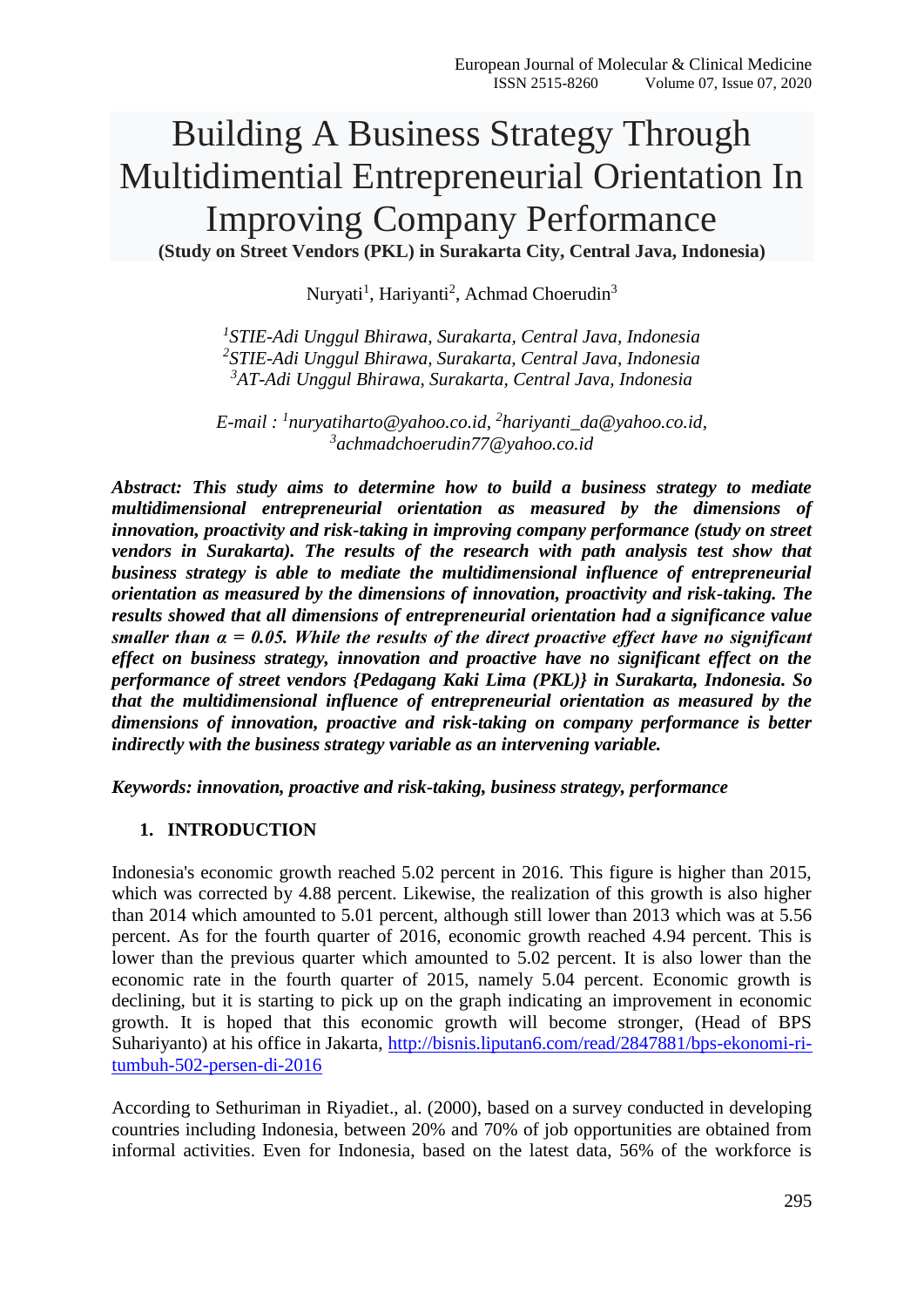absorbed in urban areas. One of the informal sectors in urban areas is a unit developed by street vendors. Street vendors help the government to turn the economy around a lot. Street vendors are neither the cause of congestion nor the cause of economic chaos. Street vendors have relatively distinctive characteristics. Its peculiarity is because this business is relatively easy to enter and often deals with local or urban government policies (Hartiningsih and Simatumpang, 2008).

This empirical research is a continuation of previous research that has been carried out by researchers (Nuryati and Suwarni, 2016). In previous research, it was found that entrepreneurial orientation significantly affected the performance of street vendors in Tawangmangu,Karanganyar. The current research is being developed by examining business strategies in analyzing the performance of street vendors (PKl) which are influenced by the multidimensional entrepreneurial orientation.

The findings generated in the research of Porter (1980); states that business strategy can improve business performance. These results are also in line with a study conducted by Covin andSlevin (1991) where the performance of small companies depends on the strategies they use. This study implies that the ability of small businesses to formulate and implement effective strategies has a major influence on the survival or failure of small businesses. Determining a good business strategy will have an impact on achieving superior performance. Several empirical studies show that business strategy will be able to produce good performance for the company (Ritter and Gemünden, 2004; Hankinson, 2000).

This study aims to investigate the role of entrepreneurial orientation, which is the variable dimension of innovation, proactivity and risk taking with business strategy on company performance. From the previous explanation, it is shown that entrepreneurial orientation has a direct effect on company performance. Nonetheless, some other researchers argue that entrepreneurial orientation is a dimension of innovation variables (such as Baer and Frese, 2003) and business strategy (eg, Ritter and Gemȕnden, 2004; Hankinson, 2000) can be included to assess company performance. Actually, to improve competitiveness, it is not only knowing the effect of entrepreneurial orientation on business strategy or knowing the effect of business strategy on the performance of street vendors in Surakarta.

This empirical research is a continuation of previous research that has been carried out by researchers (Nuryati and Suwarni, 2017), only in this research was developed by examining business strategies in analyzing the performance of street vendors (PKl) which are influenced by multidimensional entrepreneurial orientation. There are several differences with previous researchers, namely the object and time of the study. Other literature states that the internal environment influences entrepreneurial orientation and performance (Coulthard, 2007; Chow, 2007; Lumpkin and Dess, 1996). Meanwhile, according to Lumpkin and Dess (1996), Chow (2006) and Michael and Yukl, 1993) states that the higher the ability of street vendors / entrepreneurs to manage the external environment, the street vendors / entrepreneurs tend to be more proactive in looking for opportunities. new opportunities. Entrepreneurs / street vendors will be more creative and innovative than their competitors. Entrepreneurs / street vendors will respond well to changes that occur in the external environment, are willing to take risks and have the authority to carry out their business decisions.

This research is one of the stages of developing a linear regression analysis model into a Partial Least Square (PLS) analysis. With the development of this model, it is hoped that the street vendors in the Surakarta area will be able to improve their business strategies by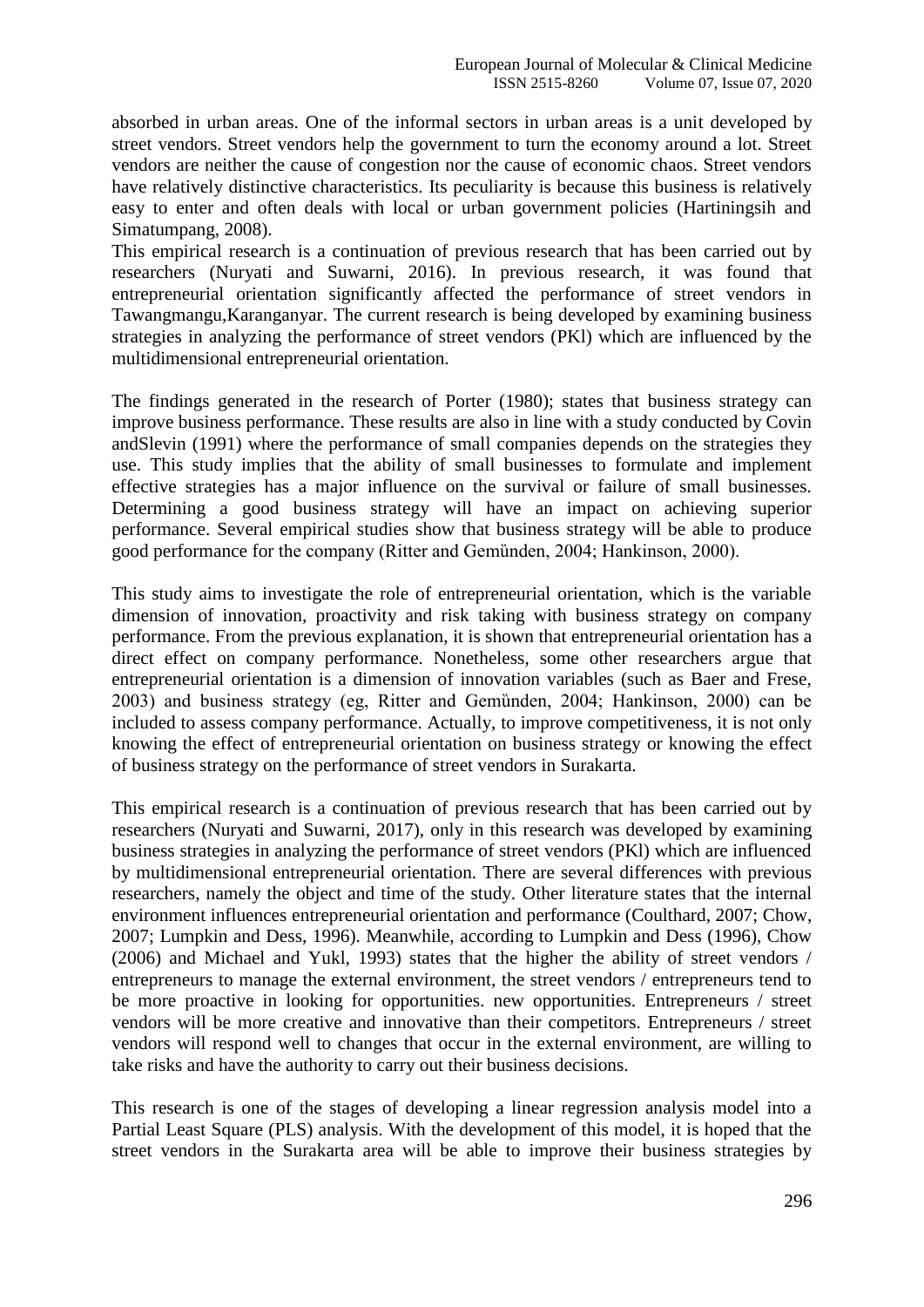deepening the spirit of entrepreneurial orientation so that the performance of the street vendors in the Surakarta area can increase, so that the competitiveness of the street vendors in the Surakarta area can increase. The success of this research is expected to be applied to: Get a model in developing community empowerment in the field of entrepreneurship, especially street vendors (PKL) in the Surakarta area. Input material for management in the field of entrepreneurship in general, and street vendors in the Surakarta area who do not yet have high competitiveness so that they can be used as a consideration in efforts to improve the performance of street vendors (PKL). Thus there will be an increase in competitiveness. The problem in this research is whether multidimensional as measured by innovation, proactive and risk-taking variables affects the performance of street vendors in Surakarta with business strategy as an intervening variable.

## **2. LITERATURE REVIEW**

#### *Performance*

Company performance can be seen from various dimensions. There are many opinions regarding the dimensions used in measuring company performance. According to Hartini (2012), company performance measurement can be seen from two dimensions, namely financial and non-financial. The company's performance is the key to its existence in the global market. Rahayu (2009) states that performance refers to the level of achievement or achievement of the company within a certain period of time. The performance of a company is a very determining factor in the development of a company. In general, every company aims to remain standing (survive), gain profit (benefit) and develop (growth). This can be achieved if the company has a good performance. Performance according to the big Indonesian dictionary is (a) something achieved, (b) demonstrated achievement, (c) work ability. According to Hasibuan (2004), performance (work performance) is a result of work achieved by a person in carrying out the tasks assigned to him based on skills, experience and seriousness and time. Thus performance is a condition that must be known and confirmed to certain parties to determine the level of achievement of the results of a business in accordance with the capabilities and responsibilities given that do not violate the rules of the game and know the positive and negative impacts of an operational policy. Therefore, each business unit will always measure and assess the performance of its business in order to know the level of tangible results that can be achieved in that unit within a certain time.

Rivai (2009) states that a company conducts performance appraisals based on two main reasons, namely: (1) managers need an objective evaluation of past employee performance which is used to make decisions in the field of human resources in the future; and (2) managers need tools that enable employees to improve performance, plan jobs, develop abilities and skills for career development and strengthen the quality of relationships between managers concerned and their employees. In other words, the purpose of small business performance appraisal is to formulate human resource planning properly and correctly, determine training needs that are in accordance with needs, evaluate the achievement of company goals, as information for identification of goals, evaluate human resource systems and strengthen development needs.small business.

#### *Business Strategy*

The strategic planners believe that the general philosophy that describes the business or business of the company is reflected in the mission that must be translated into a statement in the established business strategy. Strategic planning that long-term strategy is derived from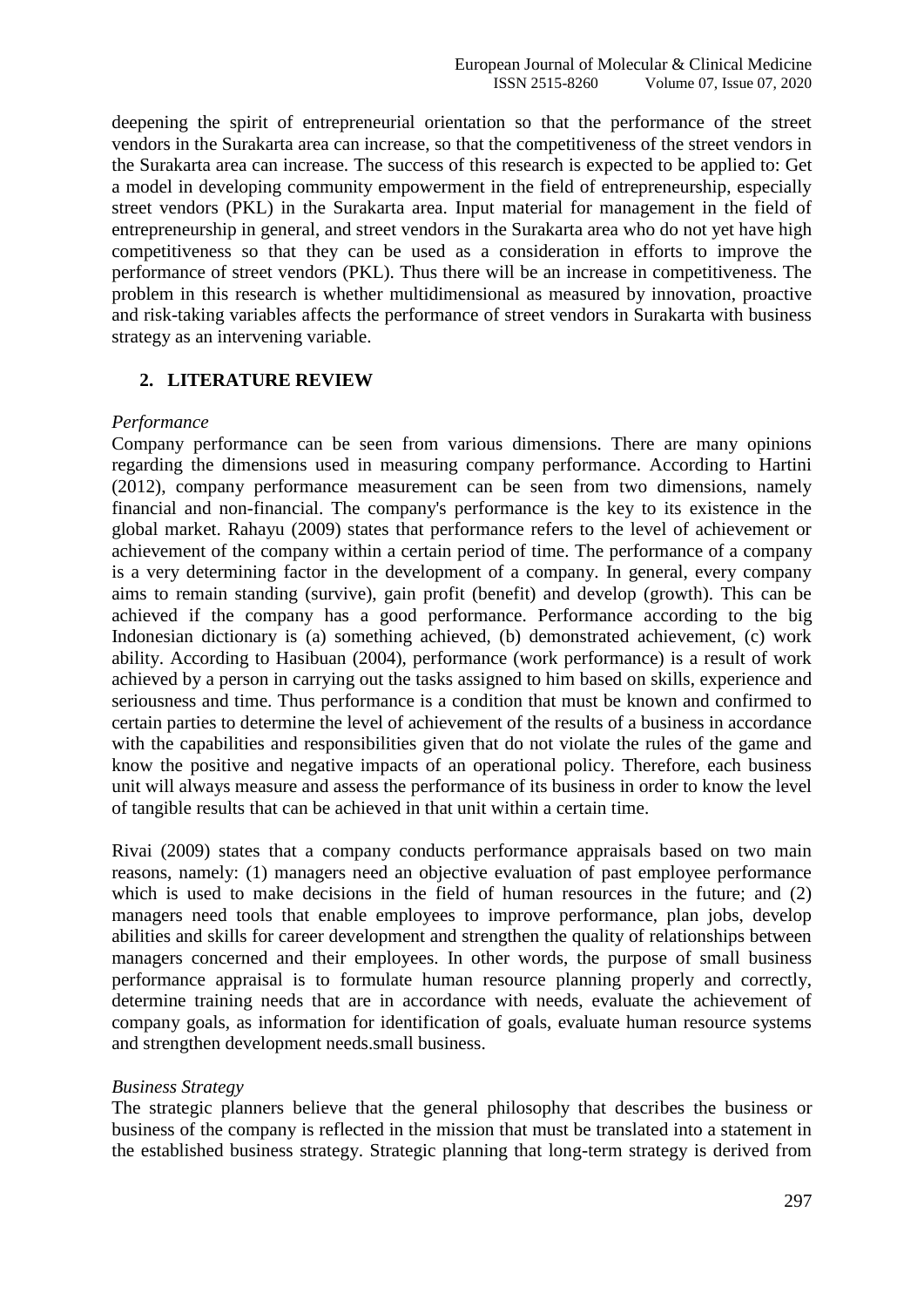the company's efforts to find the basis for competitive advantage of business strategy (Pearch II and Robinson, 2007), namely:

a. Pursuing to achieve over all Cost Leadership in the industry. To control costs in over all cost leadership, cost efficiency can be obtained from having experienced employees, controlling overhead costs, minimizing research and development costs, service, sales force, advertising and so on.

b. Pursuing to create unique products for customers who vary or differentiation (differentiation). Differentiation can be done through the dimensions of the design or brand, the technology used, special characteristics, service to customers and has a better distribution. The advantages of using differentiation apart from above average profit are the consumer's sensitivity to low prices, differentiation products create high entry barriers and the position of substitute products is also high.

c. Chasing to serve specific requests to one or several consumer groups or industries. Focusing (focusting) on cost or differentiation.

d. Business strategy is the ability of entrepreneurs / companies in analyzing the external and internal environment of the company, formulating strategies, implementing (implementing) plans designed to achieve company goals, and conducting evaluations to get feedback in formulating future strategies. (Rahayu; 2009).

## *Entrepreneurial Orientation*

According to Dess and Lumpkin (2005) in Echdar (2012), entrepreneurial orientation is the entire company's radical innovation, proactive strategic action and risk-taking activities that are manifested in the form of support for projects related to entrepreneurial dimensions. These dimensions are acting for oneself, willingness to innovate, bear risks and tendencies to act aggressively in competition and relatively proactive to seize market opportunities. Miller and Freisen (1983) in Dess and Lumpkin (2005) state that the operational concept of entrepreneurial orientation is having to dare to be the first in market product innovation, to take risks and to take proactive actions in order to beat competitors. According to Dess and Lumpkin (2005), entrepreneurial-oriented companies are risk takers, unlike conservative companies which tend to survive and avoid risks in an effort to maintain past success. Furthermore, Dess and Lumpkin (2005) state that entrepreneurial orientation is proactively related to company performance. In his view, Miller (1983) in Purwidianti and Hidayah (2016) states that entrepreneurial orientation can be determined based on three dimensions, namely proactive, innovative and risk-taking. The entrepreneurial orientation according to LumpkindanDess (2005) is the company's entire radical effort, proactive strategic action and risk-taking activities that are manifested in the form of project supports related to these dimensions.

The entrepreneurial orientation itself is a process, practice, and decision-making activity that leads to a new entry. Entrepreneurial orientation emerges from a strategic choice perspective which states that new entry opportunities for success are highly dependent on the performance objectives, while according to Frishammar and Horte (2007) entrepreneurial orientation reflects the extent to which companies tend to innovate, take risks and be proactive.

# *Entrepreneurial orientation is divided into three variables, namely:*

a. Innovation  $(X_1)$  is indicated by questions about finding new ideas for yourself, supporting the emergence of new product ideas, supporting creativity for the emergence of new products and trying new business processes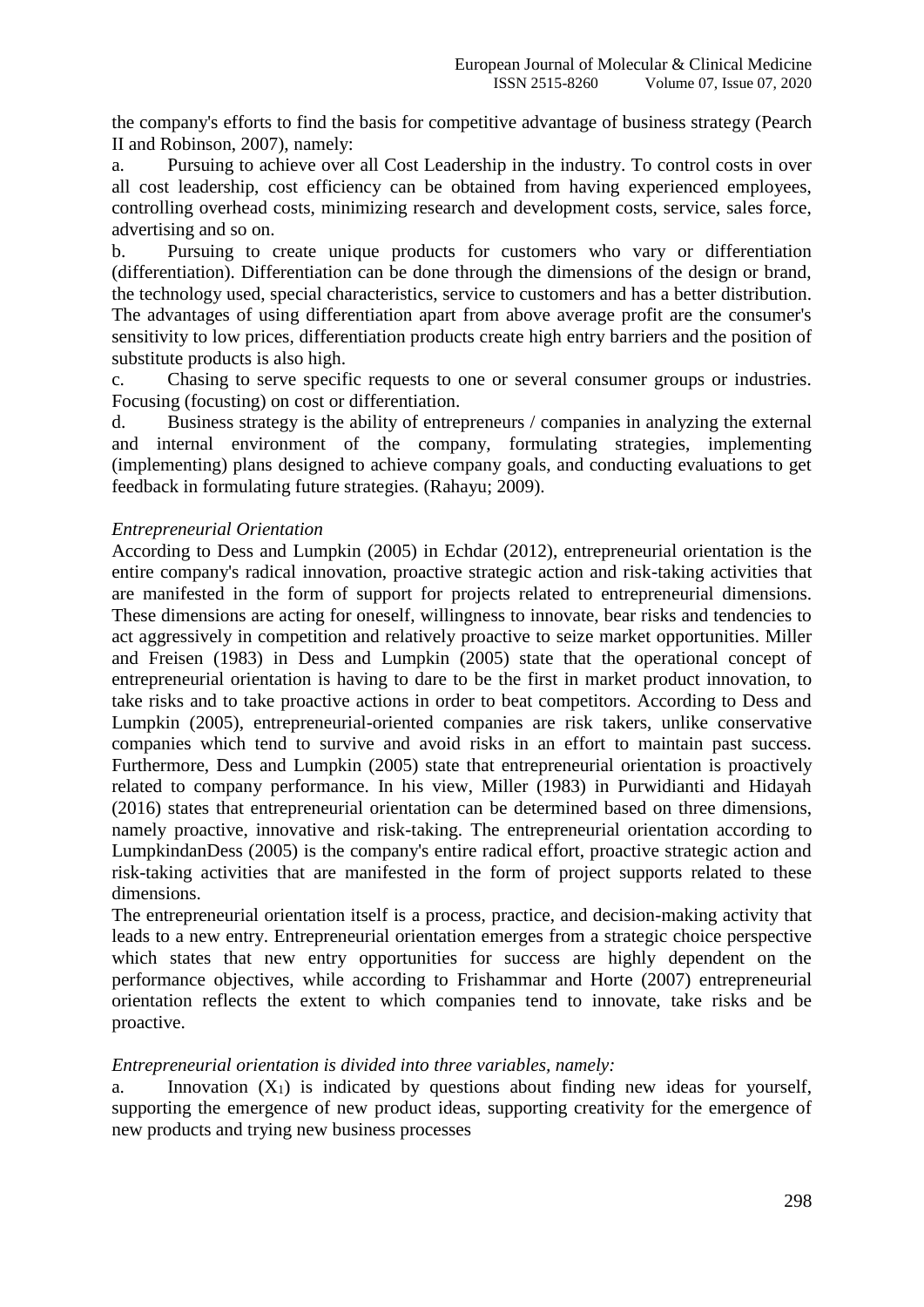b. Proactive  $(X_2)$  is indicated by changes in market conditions, encouraging the company to look for positive opportunities for the company, the first person to act to secure the market, take anticipatory action against future demand and the company usually becomes a pioneer in introducing new products.

c. Risk taking  $(X_3)$  is indicated by taking the risk of unsold products, taking the risk of the company being closed, taking the risk of financial loss, preferring to run a business with a low risk mandate and preferring to implement a plan that is certain to be successful.

#### *The Influence of Entrepreneurship Orientation on Business Strategy*

Strategic planning states that the long-term strategy is derived from the company's efforts to find a basis for competitive advantage from generic strategies (Pearch II and Robinson, 2007), namely (1) pursuing to achieve overall cost leadership in the industry, (2) pursuing to create unique products for customers who vary or differentiation (3) the pursuit to serve specific demands on one or several groups of industrial consumers. . The results of the research support research conducted by Lee & Peterson (2000), Dess& Lumpkin (2005), Frishammar&Horte (2007), Rahayu (2009), and Purwidianti&Hidayah (2016). In research conducted by Andriyani (2005) in Sudarsono (2015), it is proven that entrepreneurial orientation has a positive and significant effect on increasing the competitiveness of SMEs which are dominated by good business strategies. The business strategy applied is competitive advantage, quality advantage and product specialization. The results of Sudarsono's (2015) research show that entrepreneurial orientation has a positive and significant effect on business strategy. Based on the empirical findings and the theory above, the following hypotheses can be formulated:

*H1: Innovative has a significant effect on the street vendor business strategy H2: Proactive has a significant effect on the street vendor business strategy H3: Risk-Taking has a significant effect on the street vendor business strategy*

#### *The Influence of Entrepreneurial Orientation on Performance*

One of the important factors that can determine the success of a business is entrepreneurial orientation. (Lee & Peterson, 2000; Gupta, Mcmillan&Surie, 2004; Prieto, 2010). The entrepreneurial orientation of an entrepreneur is considered to have a significant role in the success of a business, so that the business can perform healthily (Mahmood&Hanafi, 2013; Zainol&Ayadurai, 2011). The relationship between entrepreneurial orientation and the performance of a company has become a major subject that is interesting to research (Arshad, Rasli, Afiza, &Zahariah, 2013). The results of research by Brown (1996) and Davidson (1998) explain that orientation affects company performance. As for the entrepreneurial orientation according to Wiklud and Shepherd (2003), the higher the company can increase the competitive advantage towards better company performance. Based on the empirical findings and the theory above, the following hypotheses can be formulated:

*H4: Innovative has a significant effect on the performance of street vendors H5: Proactivity has a significant effect on the performance of street vendors H6: Risk-Taking has a significant effect on the performance of street vendors*

#### *Effect of Business Strategy on Performance*

Kertajaya (1997) argues that to get out of the economic crisis, companies must design, install and operate a strategy formulation system, a strategic planning system and a programmatic system to motivate all company personnel to seek and formulate strategic steps to build the future of their company. Meanwhile, according to Sudarsono (2015), companies that have high performance are SMEs who are always adaptive to new technology and always respond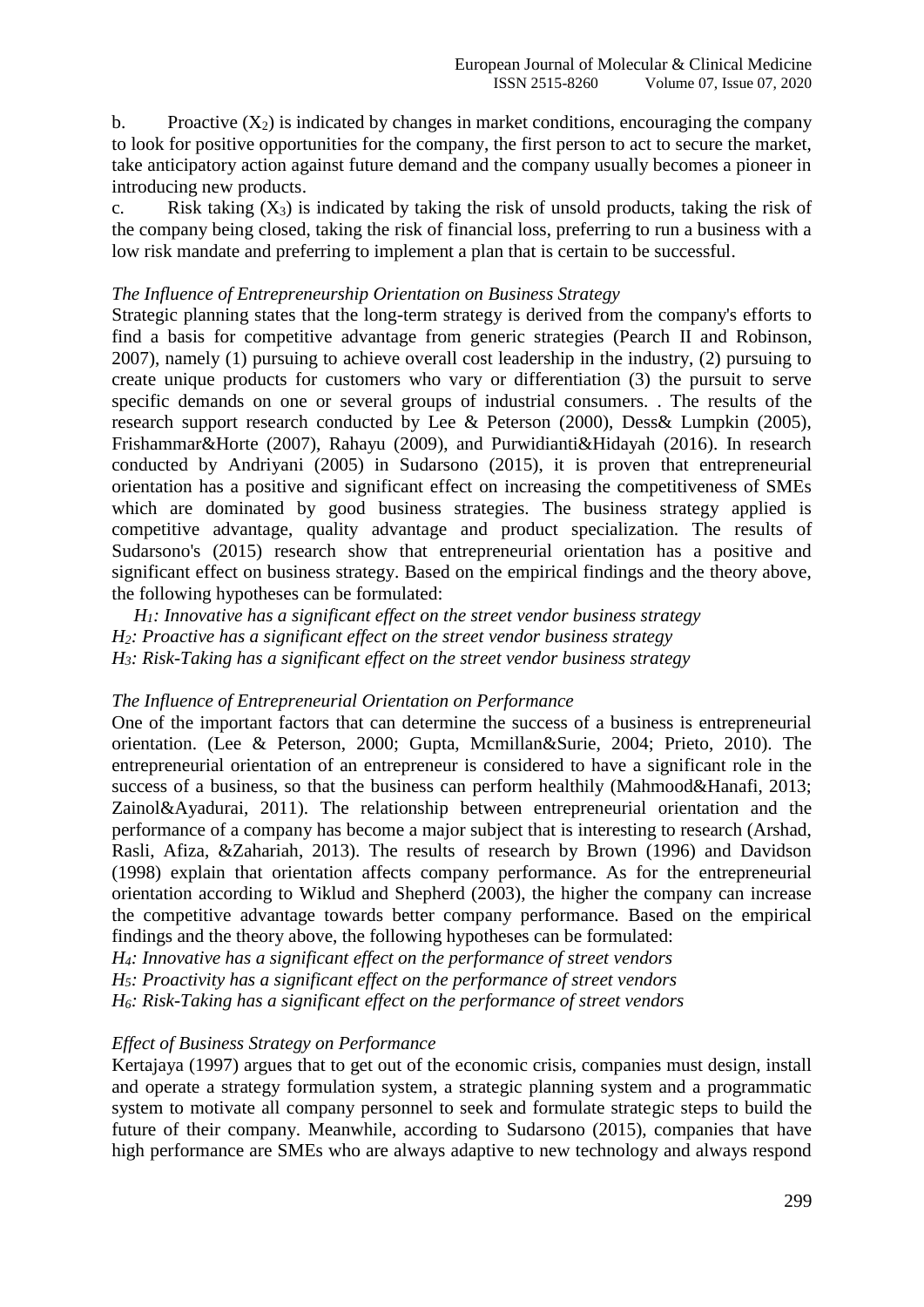to globalization in their business strategies. Suryanita's (2006) research results in Sudarsono (2015) state that business strategy has the ability to improve company performance. Meanwhile, Andriyani's (2005) research result states that business strategy has a significant and significant effect on the performance of small and medium enterprises. Research that has been conducted by Sudarsono shows that business strategy has a significant influence on the performance of small medium enterprises (SMEs). Based on the empirical findings and the theory above, the following hypotheses can be formulated:

*H7: Business strategy has a significant effect on the performance of street vendors*

# **3. RESEARCH METHOD**

#### *Research Object*

The object of this research is the street vendors (PKL) in the city of Surakarta.

#### *Data source*

The data of this research is in the form of cross section data, namely the collection of data at a certain time / period obtained from street vendors (PKL) in the city of Surakarta. This study uses a survey method, namely: "investigations are conducted to obtain facts from existing symptoms and draw factual information, whether about social, economic, or political institutions of a group or a region" (Nazir, 2003 : 56)

## *Population and Sample*

The population in this study were all street vendors (PKL) in the city of Surakarta. The samples of this study were street vendors (PKL) in the city of Surakarta. The sample was determined using purposive sampling technique, namely the method of determining the sample based on certain criteria.

#### *Data analysis technique*

The type of data used in this study is primary data. Collecting data in this study using a question method with a survey approach using a questionnaire. The questionnaire used contains questions by giving a score (value) of each answer using a Likert scale. The distribution of the research questionnaire was sent to street vendors (PKL) in the city of Surakarta.

#### *PLS Model Analysis*

The research hypothesis testing was carried out using the Structural Equation Model (SEM) approach using the software Partial Least Square (PLS). PLS is a structural equation model (SEM) based on components or variances. According to Ghozali (2006), PLS is an alternative approach that shifts from a covariance-based SEM approach to variant-based. Covariancebased EM generally tests causality / theory, while PLS is more of a predictive model. PLS is a powerful analytical method (Wold, 1985 in Ghozali, 2006) because it is not based on many assumptions, for example the data must be normally distributed and the sample does not have to be large. Besides being able to be used to confirm the theory, PLS can also be used to explain whether there is a relationship between latent variables.

# **4. DISCUSSION**

#### *Instrument Test Results*

The correlation of question items to variables which have a rhythm value greater than rtabel is a valid question item in explaining the variable. The results of the study indicate that all of the question items are valid. All question items from the innovation, proactive, risk-taking, business strategy and performance variables have a greater value than Cronbach's Alpha, that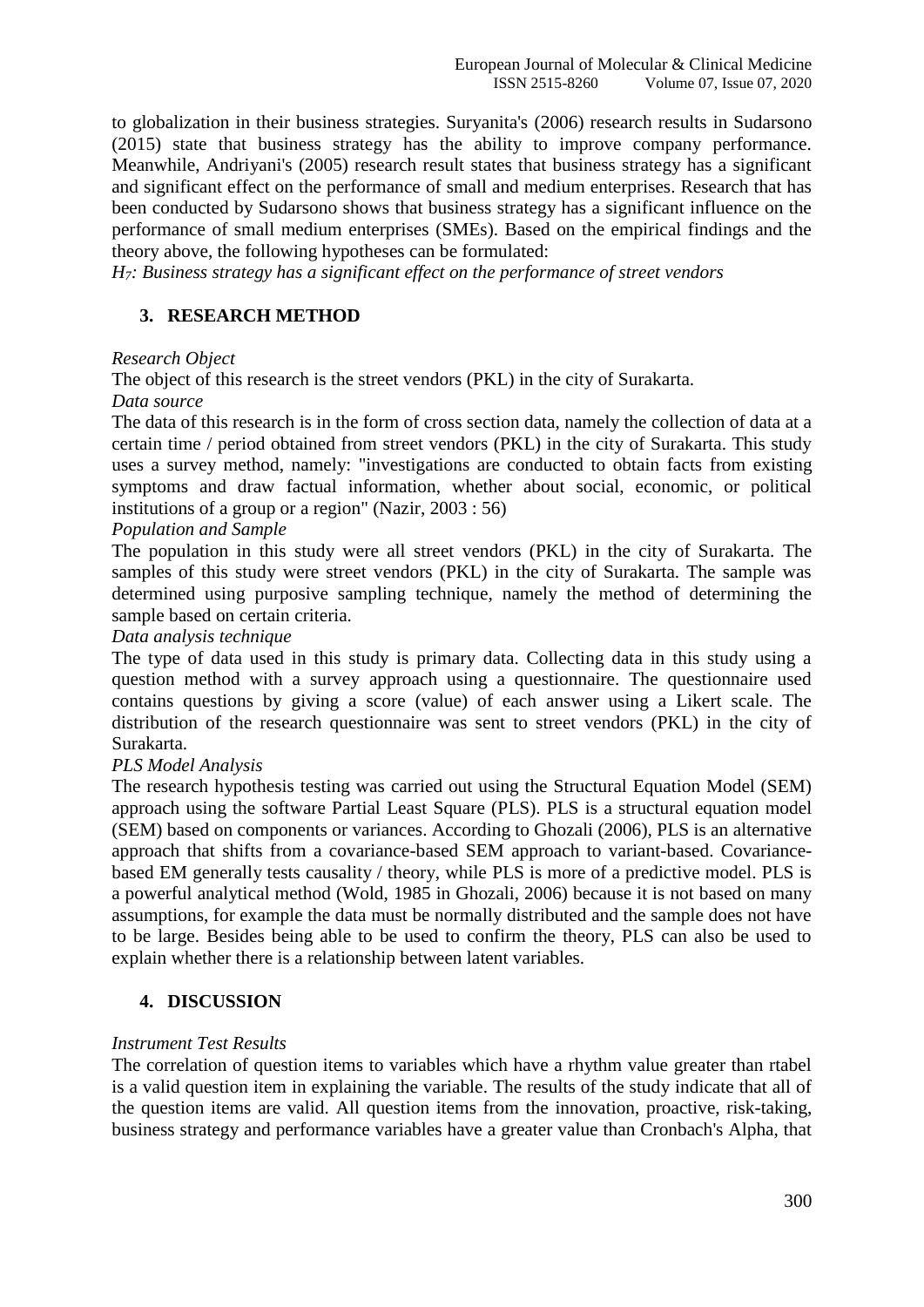is, all question items from 5 variables whose values are greater than 0.60 are question items that are reliable in explaining the variables. All question items from 5 reliable variables.

# *Linearity Test*

The table shows that the  $R^2$  value is 0,000 with a sample size of 81, the value of c2 count = 81 x 0,000 = 0,000, while the value of c2 table is 60,391. The value of c2 count  $\langle c2 \rangle$  table so it can be concluded that the correct model is a linear model.

## *Path Analysis*

This analysis is used to determine the effect of independent variables on the dependent variable using the following equation:

## **Y<sup>1</sup> = 12.102 + 0.259 X<sup>1</sup> + 0.110 X<sup>2</sup> + 0.458 X<sup>3</sup> (0,000) \*\* (0,111) (0,000) \***

 $a = 12,202$ , which means that if the innovation, proactive and risk-taking variables remain or do not exist, the business strategy will still be pursued better or improved.

 $b_1 = 0.259$  which means that the innovation variable has a positive effect on the business strategy variable, meaning that if innovation is increased it will improve business strategy or business strategy.

 $b_2 = 0.110$ , which means that the proactive variable has a positive effect on the business strategy variable, meaning that if you are proactive, you will improve your business strategy or business strategy.

 $b_3 = 0.458$ , which means that the risk-taking variable has a positive effect on the business strategy variable, meaning that if risk-taking is increased it will increase business strategy or business strategy will be further enhanced.

## **Y<sup>2</sup> = 1.253 + 0.115 X<sup>1</sup> + 0.142 X<sup>2</sup> + 0.215X<sup>3</sup> + 0.65 X<sup>4</sup> (0.112) (0.062) (0.001) \*\* (0.038) \***

 $a = 1.253$ , which means that if the innovation, proactive, risk-taking and business strategy variables remain or don't exist, the performance of street vendors will continue to increase.

 $b_1 = 0.115$ , which means that the innovation variable has a positive effect on the performance variable, meaning that if innovation is increased it will improve the performance of street vendors

 $b_2 = 0.142$ , which means that the proactive variable has a positive effect on the performance variable, meaning that if it is proactive, it will increase the performance of street vendors.

 $b_3 = 0.215$ , which means that the risk-taking variable has a positive effect on the performance variable, meaning that if risk-taking is increased it will improve the performance of street vendors.

 $b_4 = 0.065$ , which means that the business strategy variable has a positive effect on the performance variable, meaning that if the business strategy is improved it will improve the performance of street vendors.

# **Partial Hypothesis Test (t test)**

# **The hypothesis can be concluded as follows:**

H1. Multidimensional entrepreneurial orientation as measured by innovation has a significant effect on business strategy, because the significance value is  $0.000 < 0.05$ . (Hypothesis 1. proven).

H2. Multidimensional entrepreneurial orientation as measured proactively has no significant effect on business strategy, because the significance value is 0.111> 0.05. (Hypothesis 2. not proven).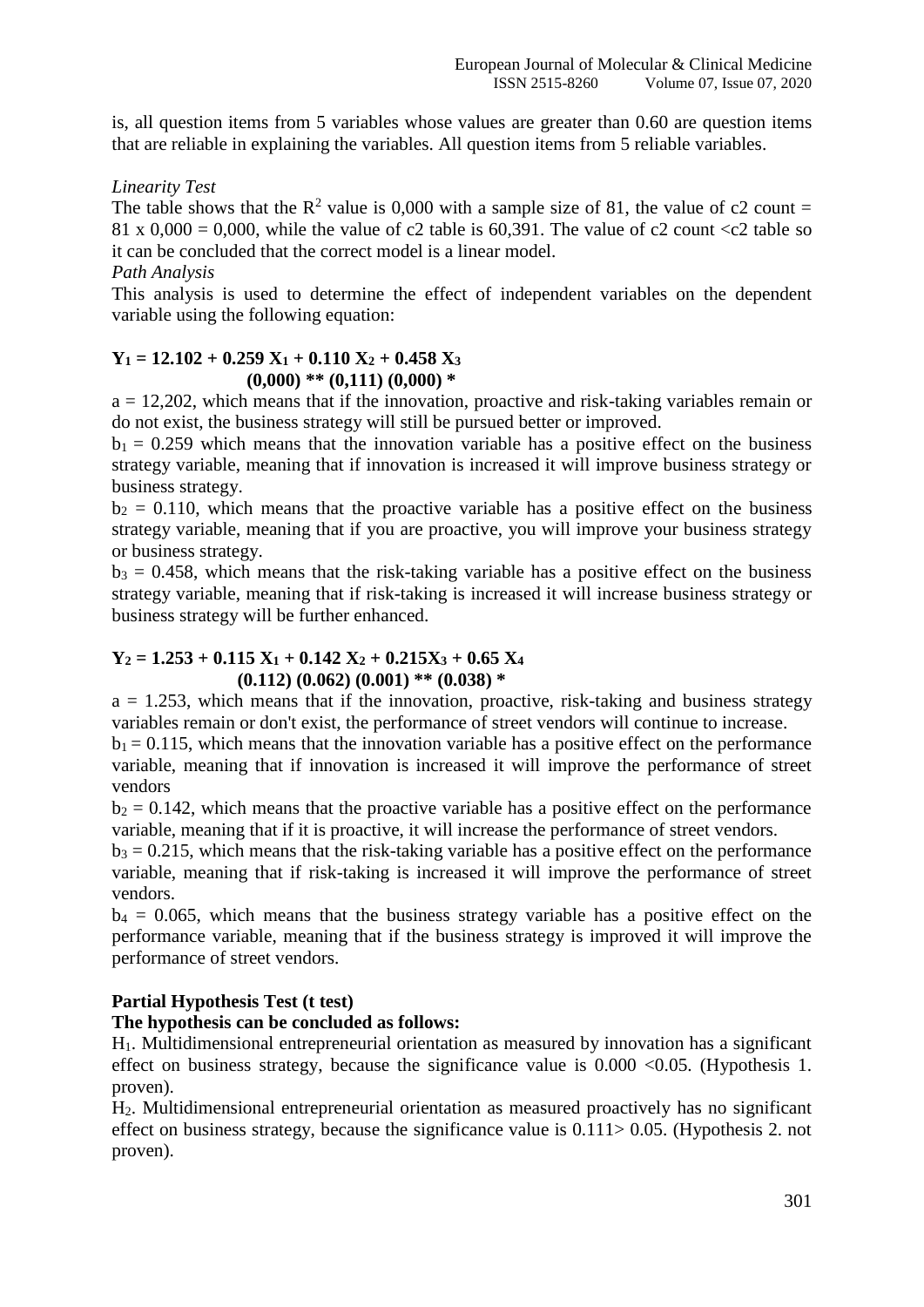H3. Multidimensional entrepreneurial orientation as measured by risk-taking has a significant effect on business strategy, because the significance value is  $0.000 < 0.05$ . (Hypothesis 1. is proven).

H4. Multidimensional entrepreneurial orientation as measured by innovation has no significant effect on the performance of street vendors in Surakarta, because the significance value is 0.112> 0.05. (Hypothesis 4. not proven).

H5. Multidimensional entrepreneurial orientation as measured proactively has no significant effect on the performance of street vendors in Surakarta, because the significance value is 0.062> 0.05. (Hypothesis 5. not proven).

H6. Multidimensional entrepreneurial orientation as measured by risk-taking has a significant effect on the performance of street vendors in Surakarta, because the significance value is 0.001 <0.05. (hypothesis 6. proven).

H7. Business strategy has a significant effect on the performance of street vendors in Surakarta, because the significance value is 0.038> 0.05. (hypothesis 6. proven).

#### *Simultaneous Regression Coefficient Test (Test F).*

Based on the test results simultaneously (Test F) shows the magnitude of the F value of 17.895 and a significance value of  $0.000 < 0.05$ , so it can be concluded that the multidimensional entrepreneurial orientation consisting of: innovation, proactive and risktaking along with business strategy has a significant positive effect on the performance of street vendors. five in Surakarta.

# *Analysis of the coefficient of determination (R<sup>2</sup> ).*

The total R square value is 0.6055 which means that the performance of street vendors (PKL) in Surakarta is explained by the multidimensional entrepreneurial orientation consisting of: innovation, proactive and risk-taking with business strategy as an intervening variable / intermediary at 60.55%, the rest 39.45% explained other variables outside the model in this study.

#### *Interpretation And Discussion*

1. The multidimensional influence of entrepreneurial orientation as measured by innovation on business strategy. From the calculation of the t test, the multidimensional variable of entrepreneurial orientation as measured by innovation has a significance level of  $(0.000)$  <0.05 ( $\alpha$  = 5%) on business strategy. It can be said that innovation has a significant effect on business strategy. The results of the research support research conducted by Lee  $\&$ Peterson (2000), Dess& Lumpkin (2005), Andriyani (2005), Frishammar&Horte (2007), Rahayu (2009), Sudarsono (2015) and Purwidianti&Hidayah (2016). .

2. The multidimensional influence of entrepreneurial orientation as measured by proactively on business strategy. The proactive influence on business strategy, based on the t test, has a significance level  $(0.111)$  > 0.05 ( $\alpha$  = 5%), so it can be said that proactive variables have a significant effect on business strategy. The test results together with other variables have a significant effect. This can be explained that proactivity needs to be maintained because proactivity is optimal. This study does not support research conducted by Lee  $\&$ Peterson (2000), Dess& Lumpkin (2005), Andriyani (2005), Frishammar&Horte (2007), Rahayu (2009), Sudarsono (2015) and Purwidianti&Hidayah (2016).

3. The multidimensional influence of entrepreneurial orientation as measured by risktaking on business strategy. From the calculation of the t-test, the multidimensional variable entrepreneurial orientation as measured by risk-taking has a significance level  $(0.000)$  < 0.05  $(\alpha = 5\%)$  on business strategy. It can be said that risk-taking has a significant effect on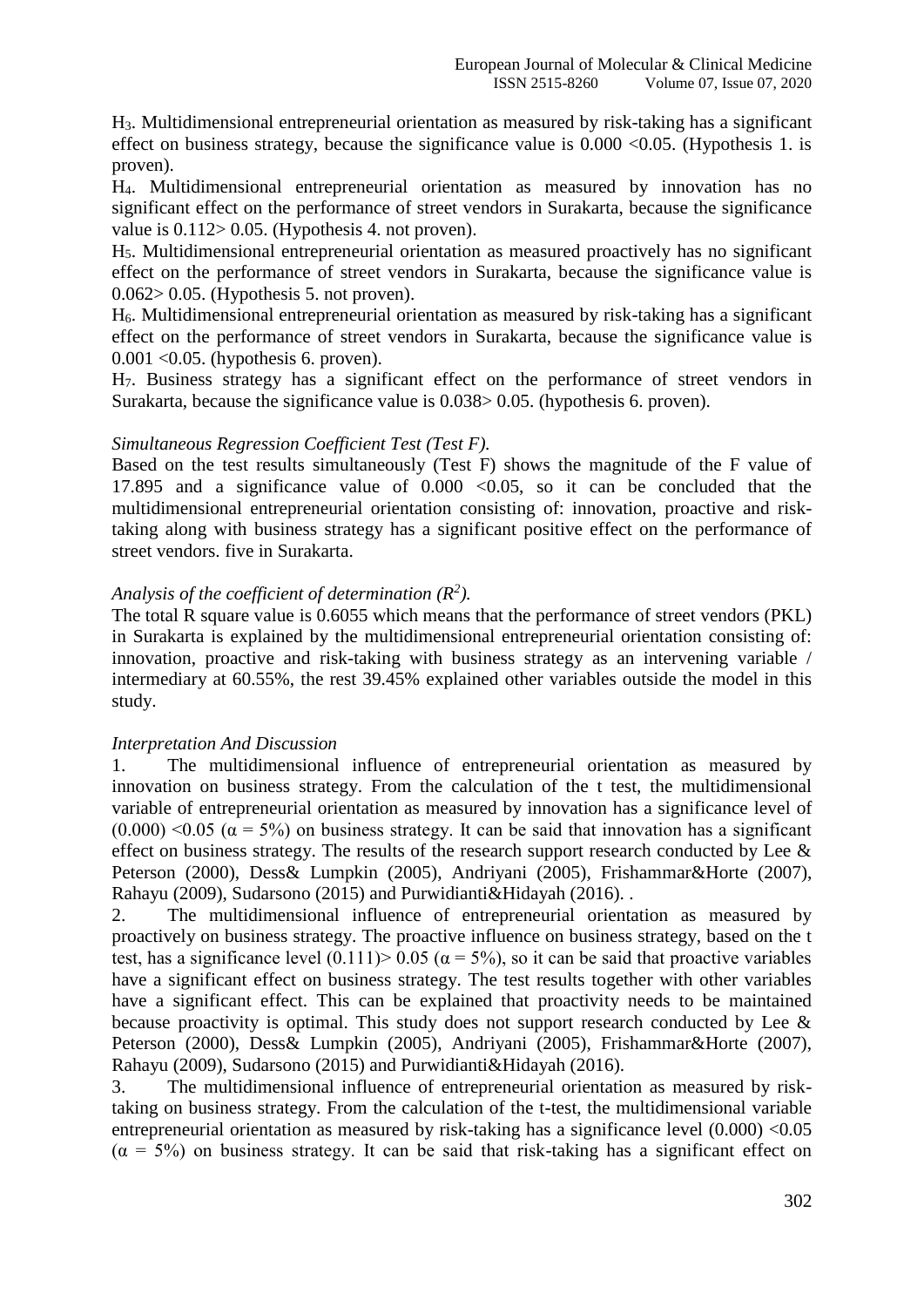business strategy. Risk-taking has the greatest influence compared to the other two variables. This needs to be improved. The results of the study support research conducted by Lee  $\&$ Peterson (2000), Dess& Lumpkin (2005), Andriyani (2005), Frishammar & Horte (2007), Rahayu (2009), Sudarsono (2015) and Purwidianti & Hidayah (2016).

4. Multidimensional entrepreneurial orientation as measured by the innovation variable on the performance of street vendors (PKL) in Surakarta. From the calculation of the t test, the multidimensional variable of entrepreneurial orientation as measured by the innovation variable has a significance level  $(0.112)$  > 0.05 ( $\alpha$  = 5%) on the performance of street vendors (PKL) in Surakarta. It can be said that the innovation variable has no significant effect on the performance of street vendors (PKL) in Surakarta. Testing together with other variables innovation has an effect on the performance of street vendors (PKL) in Surakarta. The results of this study do not support research conducted by Brown (1996), Davidson (1998), Wilud and Shepherd (2003) Zainol & Ayu Durai (2011), Mahmood & Hanafi (2013), Nuryati & Sri Suwarni (2017).

5. Multidimensional entrepreneurial orientation as measured by proactive variables on the performance of street vendors (PKL) in Surakarta. From the calculation of the t test, the multidimensional variable of entrepreneurial orientation as measured by the proactive variable has a significance level of  $(0.112)$  > 0.10 ( $\alpha$  = 10%) on the performance of street vendors (PKL) in Surakarta. It can be said that proactive variables have no significant effect on the performance of street vendors (PKL) in Surakarta. Testing together with other variables proactively affects the performance of street vendors (PKL) in Surakarta City. The results of this study do not support research conducted by Brown (1996), Davidson (1998), Wilud and Shepherd (2003) Zainol & Ayu Durai (2011), Mahmood & Hanafi (2013), Nuryati & Sri Suwarni (2017).

6. Multidimensional entrepreneurial orientation as measured by the risk-taking variable on the performance of street vendors (PKL) in Surakarta City. From the calculation of the ttest, the multidimensional variable of entrepreneurial orientation measured by the risk-taking variable has a significance level of  $(0.112)$  > 0.10 ( $\alpha$  = 10%) on the performance of street vendors (PKL) in Surakarta. It can be said that the risk-taking variable has no significant effect on the performance of street vendors (PKL) in Surakarta. The joint test with other risktaking variables has an effect on the performance of street vendors (PKL) in Surakarta City. The results of this study do not support research conducted by Brown (1996), Davidson (1998), Wiklund and Shepherd (2003) Zainol&AyuDurai (2011), Mahmood&Hanafi (2013), Nuryati& Sri Suwarni (2017).

7. Business strategy on the performance of street vendors in Surakarta

8. From the results of the t test calculation, the business strategy variable on the performance of street vendors in Surakarta has a significant effect, because the level of significance shows (0.038) <0.05 ( $\alpha$  = 5%). This business strategy variable together with other variables affects the performance of street vendors in Surakarta City. This study does not support previous research conducted by Hasyim, Wafa& (2001), Lee & Peterson (2000), Gupta, McMillan&Surie (2004), Andriyani (2005), Suryanita (2006), Echdar (2012) and Sudarsono (2015). In this context, it is largely empirically proven that good business strategy practices affect the performance of street vendors in Surakarta. Companies that practice business strategies well will be able to explain and interpret the ability of street vendors (PKL) to create strong and competitive entrepreneurs. .

9. From the path analysis test (Path Diagram) shows that multidimensional as measured by the innovation variable has a direct effect of 0.132 on the performance of street vendors (PKL) in Surakarta. . The multidimensional influence of entrepreneurial orientation as measured by innovation on the performance of street vendors (PKL) in Surakarta has an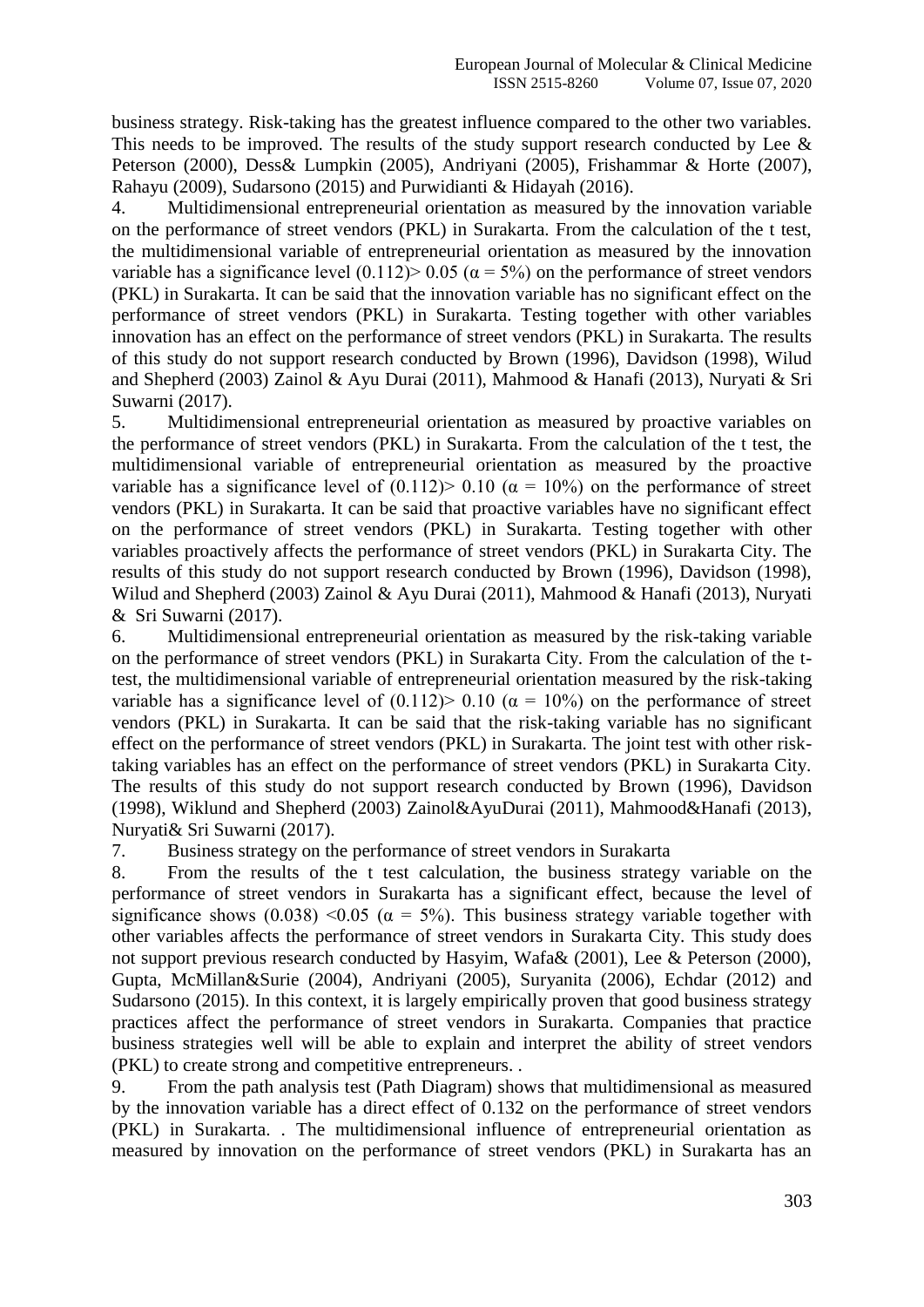indirect effect of 0.180 through business strategy as an intervening variable. The results showed that the multidimensional pathway of entrepreneurial orientation as measured by innovation towards the performance of street vendors (PKL) in Surakarta was more effective indirectly, through business strategies.

10. From the path analysis test (Path Diagram) shows that multidimensional as measured by proactive variables has a direct effect of 0.143 on the performance of street vendors (PKL) in Surakarta. . The multidimensional influence of entrepreneurial orientation as measured proactively on the performance of street vendors (PKL) in Surakarta has an indirect effect of 0.163 through business strategy as an intervening variable. The results showed that the multidimensional pathway of entrepreneurial orientation measured proactively towards the performance of street vendors (PKL) in Surakarta was more effective indirectly, through business strategies.

11. From the path analysis test (Path Diagram) shows that multidimensional as measured by the risk-taking variable has a direct effect of 0.278 on the performance of street vendors (PKL) in Surakarta City. The multidimensional influence of entrepreneurial orientation as measured by risk-taking on the performance of street vendors (PKL) in Surakarta has an indirect effect of 0.362 through business strategy as an intervening variable. The results showed that the multidimensional path of entrepreneurial orientation as measured by risktaking towards the performance of street vendors (PKL) in Surakarta is more effective indirectly, through business strategies.

# **5. CONCLUSION, SUGGESTION AND LIMITATIONS**

#### *Conclusion*

Based on the results of data analysis and hypothesis testing that has been carried out, the following conclusions can be drawn:

- 1. Innovative has a significant effect on business strategy
- 2. Proactive has no significant effect on business strategy
- 3. Risk taking has a significant effect on business strategy
- 4. Innovative has no significant effect on performance
- 5. Proactive has no significant effect on performance
- 6. Risk taking has a significant effect on performance
- 7. Business strategy has a significant effect on performance
- 8. The path analysis results show that**;**

a. The direct multidimensional influence of entrepreneurial orientation, both innovation, proactive and risk-taking, is smaller than the indirect effect on the performance of street vendors in Surakarta through business strategy mediation so that to improve the performance of street vendors in Surakarta, an indirect route is chosen.

b. The multidimensional total influence of entrepreneurial orientation on the performance of street vendors (PKL) in Surakarta City, the risk-taking variable has the greatest influence from the innovation and proactive variables. The influence of the innovation variable on the performance of street vendors (PKL) in Surakarta is greater than that of proactive variables. So that to improve the performance of street vendors (PKL) in Surakarta City, through increased risk-taking, then innovation will be continued proactively.

#### *Suggestion*

a. The results of this study are expected to be taken into consideration for street vendors in making policies in conducting their business, related to the courage to make decisions about the possibility of products not being sold or their business will close. This can be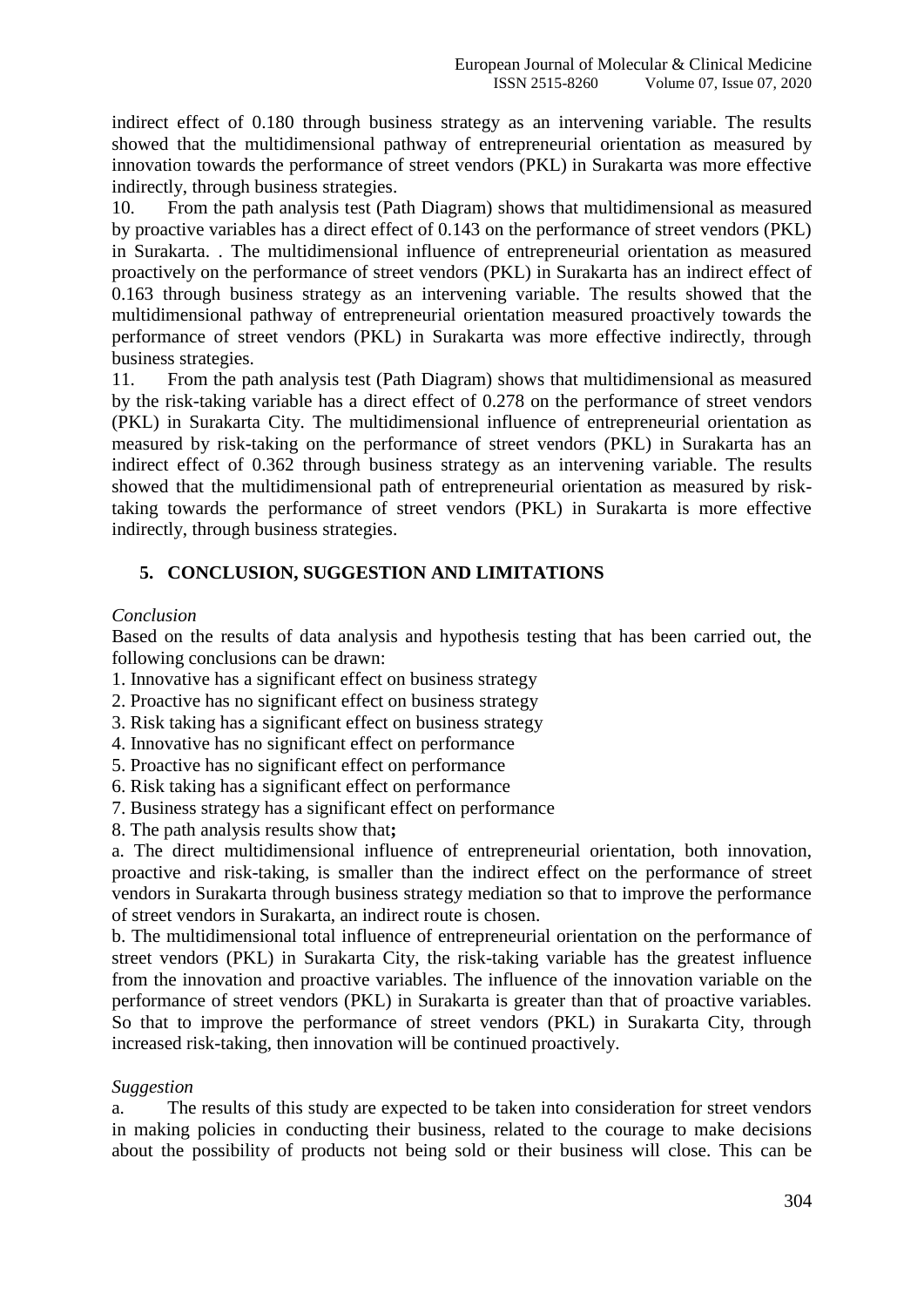increased through trainings or joining a community, so that knowledge or insight will increase in order to increase purchasing power and competitiveness.

b. The results of this research then need to increase product innovation, for example by utilizing plastic waste in plastic bags, plastic bottles or patchwork, so that the product can be unique and different from existing products.

c. For further researchers, to add variables to improve the performance of street vendors, for example with cultural variables, entrepreneurial competence and others.

#### *Research Limitation*

a. Researchers only took the population in the city of Surakarta so that it is less representative

b. The research variables for the performance of street vendors are only entrepreneurial orientation variables which consist of: innovation, proactive and risk-taking. Studies of culture, entrepreneurial competence or models for improving performance and welfare have not been studied.

## **6. REFERENCES**

- [1] \_\_\_\_\_\_, 2016, [http://bisnis.liputan6.com/read/2847881/bps-ekonomi-ri-tumbuh-502](http://bisnis.liputan6.com/read/2847881/bps-ekonomi-ri-tumbuh-502-persen-di-2016) [persen-di-2016](http://bisnis.liputan6.com/read/2847881/bps-ekonomi-ri-tumbuh-502-persen-di-2016)
- [ 2] Andriyani, 2005, Analisis Pengaruh Orientasi Kewirausahaanterhadap Strategi Pemasaran Guna Meningkatkan Kinerja Perusahaan, Tesis, Universitas Diponegoro, Semarang.
- [ 3] Arshad, Azlin. Rasli, Amran, Arshad, Afiza. 2013. The Impact of Entrepreneurial Orientationon Business Performance: A Study of Technology-based SMEs in Malaysia. *International Journal of Elsevier*. 130: 46-53
- [ 4] Baer, Markus and Michael Frese, 2003, Innovation Is Not Enough: Climates For Initiative and Psychological Safety, Process Innovations, and Firm Performance, *J. Organiz. Behaviour*. 24: 45–68.
- [ 5] Brown, T. 1996, Resource Orientation, Entreprenuerial Orientation and Growth : *How the perception of resource availability affects small firm growth.* Unpublished doctoral dissertation Rutgers University.
- [6] Chow, Irene Hau-Siu. 2006, The Relationship Betwen Entrepreneurial Orientation and Firm Performance in China, *Advanced Management Journal*, 71(3): 11-20
- [ 7] Coulthard,M. 2007. The Role of Entrepreneurial Orientation on Firm Performance and the Potential Influence of Relational Dynamism. *Journal of Global Business and Technology*. 3 (1): 29–39.
- [8] Covin, Jeffrey G.and Dennis P. Slevin, 1991, A Conceptual Model of Entrepreneurship As Firm Behavior, Baylor University.
- [ 9] Davidson, P., 1998, Entreprenuerial orientation versus entreprenuerian management Relating Miller Covin & Slavin's conceptualization of entrepreneurship to Stevenon's, Paper presented at the 1998.
- [ 10] Dess, G. G and Lumpkin, G. T. 2005. The role of Entrepreneurial Orientation in Stimulating Effective Corporate Entrepreneurship. *Journal Academy of Management Executif*. 19(1): 147-156
- [ 11] Echdar, Saban. 2012, Strategi Usaha Kecil Ritel Untuk Meningkatkan Kinerja dan Keunggulan Bersaing Berkelanjutan (Studi Kasus di Kota Makassar), *Ekuitas: Jurnal*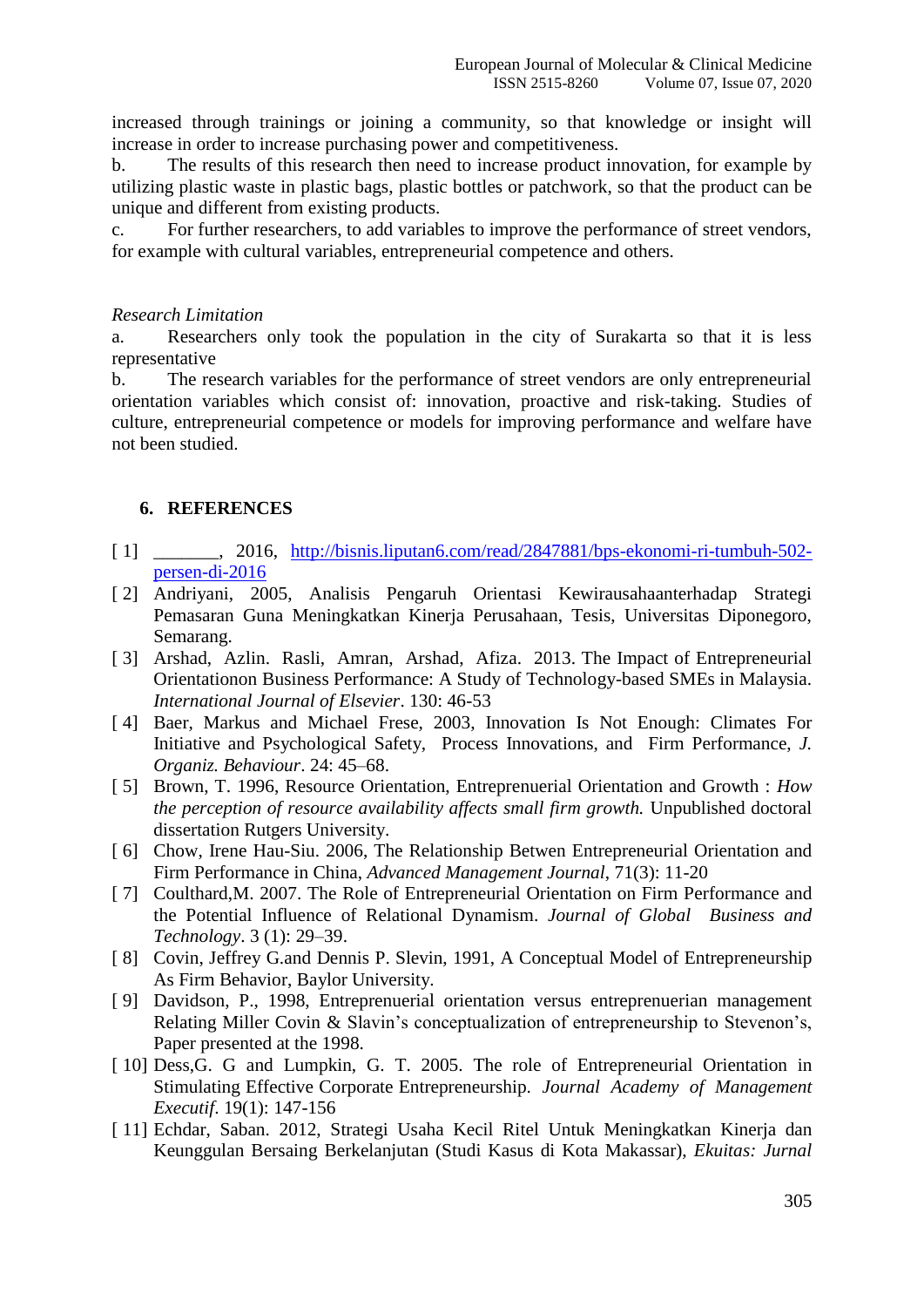*Ekonomi dan Keuangan.* ISSN1411– 0393, Akreditasi No. 80/DIKTI/Kep/2012, pp. : 311 -329

- [ 12] Frishammar, J. and Horte, S.A. 2007. The Role of Market Orientation and Entrepreneurial Orientation for New Product Development Performance in Manufacturing Firms. *Technology Analysis & Strategic Management,* 22(3): 251-266.
- [ 13] Ghozali, I . 2006. Model Persamaan Struktural, Konsep dan Aplikasi dengan Program AMOS Versi 5.0. Badan Penerbit Universitas Diponegoro, Semarang.
- [ 14] Ghozali, I. 2005, Aplikasi multivariate dengan program SPSS, Universitas Semarang, Indonesia
- [ 15] Gupta, Vipin., Mac Millan Ian C., and Surie, Gita. *Journal Business Venturing*, Elsevier Inc., 19 (2004) 241-260.
- [ 16] Hankinson, Alan, 2000, The Key Factors In The Profiles Of Small Firm Owner Managers That Influence Business Performance; The South Coast Small Firms Survey, *Industrial and Commercial Training,* 32(3).
- [ 17] Hartini,Sri. 2012. Hubungan Orientasi Pasar, Strategi Bersaing, Kewirausahaan Korporasi dan Kineja Perusahaan. *Jurnal Ekonomidan Keuangan*17(1):39-53.
- [ 18] Hartiningsih, Endang.,dan Simatumpang, RintarAgus, 2008, Faktor-Faktor Yang Mempengaruhi Usaha Pedagang Eceran Studi Kasus: Pedagang Kaki Lima di Kota Yogyakarta, *Jurnal Bisnis & Manajemen,* Vol.5, No.2, [http://www.respository](http://www.respository/) unand.ac.id 2535
- [ 19] Hashim, M.K. 2000, Business Strategy and Performance In Malaysian SMEs: a recent survey, *Malaysian Management Review*, 1-10.
- [ 20] Hasibuan, Malayu. 2004. Manajemen Sumber Daya Manusia, Cetakan ketujuh, Edisi Revisi, Jakarta:PT.BumiAksara.
- [ 21] Kertajaya, Hermawan, 1997, Markrting Plus Siasat memenangkan Persaingan Global, Gramedia Pustaka Utama, Jakarta
- [ 22] Lee, S.M. & Peterson, S. 2000. Culture, entrepreneurial orientation, and global competitiveness. *Journal of World Business*, 35:401–416
- [ 23] Lumpkin, G.T. dan Dess, G.G., 1996, Clariflying the Entrepeneurial Orientation Construct and Linkig it to Performance, *Academy of Management Review*, Vol. 21 No. 1, pp :135-171.
- [ 24] Mahmood,R.andHanafi, N. (2013).Entrepreneurial Orientation and Business Performanceof Women- Owned Small and Medium Enterprises in Malaysia: CompetitiveAdvantageas aMediator.*International Journal of Business and Social Science*. 4(1),82-90.
- [ 25] Mangkunegara, A. (2011). ManajemenSumberDayaManusia. Bandung : PT. RemajaRosdakaya
- [ 26] Miller, L.M, 1987, Manajemen Era Baru: BeberapaPandanganMengenaiBudaya Perusahaan Modern, EdisiTerjemahan, Jakarta: Erlangga
- [ 27] Nazir. Moh, 2017, Metode Penelitian, "Jakarta, Ghalia Indonesia
- [ 28] Nuryati dan Endang Sri Suwarni, 2017, PengaruhFaktor InternaldanFaktor Eksternal terhadap Kinerja Pedagang Kaki Lima melalui Orientasi Kewirausahaan di Tawangmangu Karanganyar Jawa Tengah, Ekuilibrium : Jurnal Bidang Ilmu Ekonomi. VOL.12No. 1(2017):hal.1-16
- [ 29] Pearce II J.A., and Robinson Jr. R.B., 2007, Strategic Management Formulation, Implementation, and Control, 10th ed. McGraw-Hill
- [ 30] Poeter M, 1980, Competive Strategy, Free Press, New York
- [ 31] Purwidianti, Wida, dan Arini Hidayah 2016, Pengaruh orientasi kewirausahaan terhadap kinerja keuangan UMKM Kecamatan Kembaran Kabupaten Banyumas,